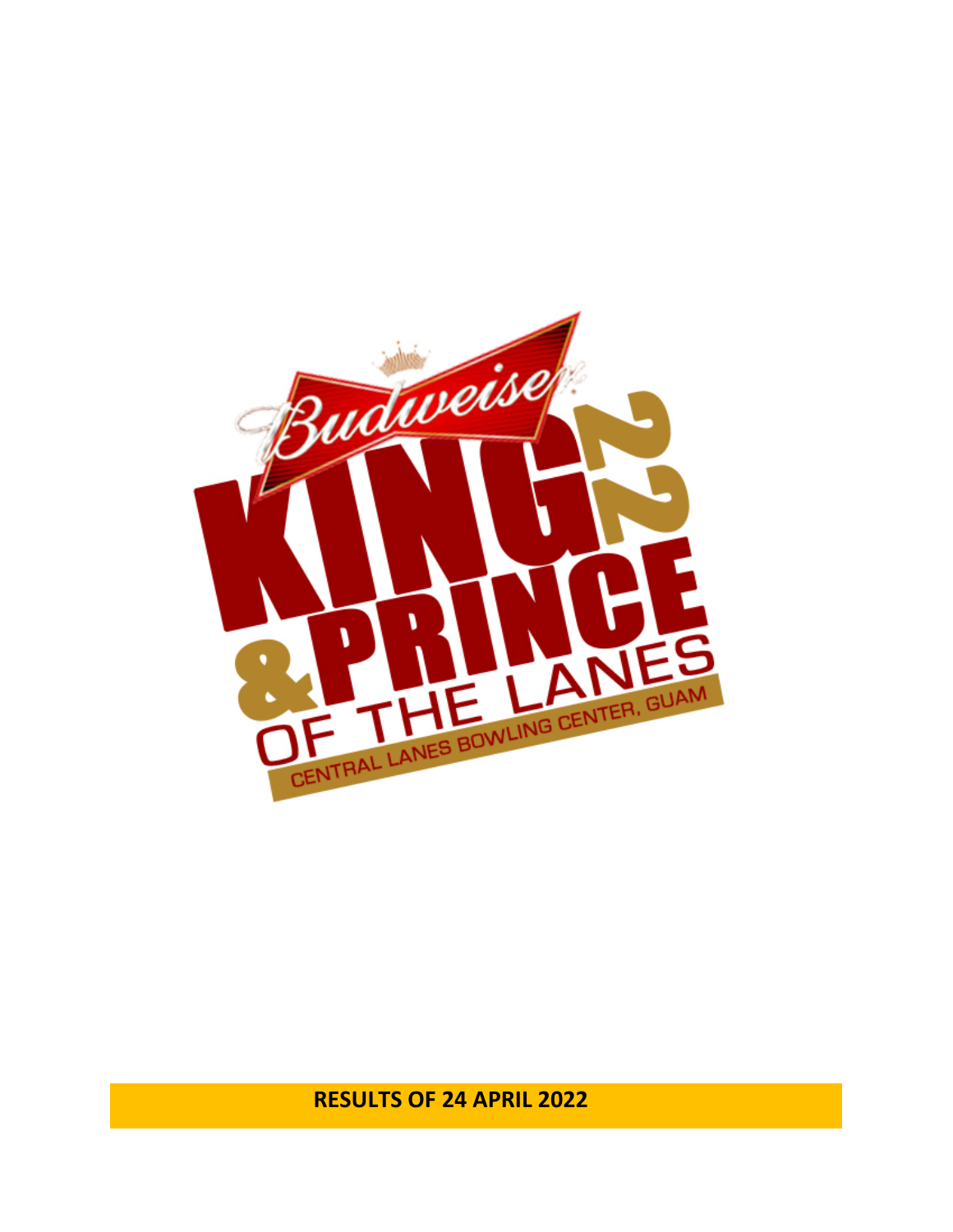# **Guam Bowling Congress Press Release**

## **New champions emerge in April King and Prince**

Sunday, April 24, 2022 – CENTRAL LANES BOWLING CENTER, Tamuning, Guam

A pair of first-time champions were crowned during the monthly King and Prince of the Lanes held at the Central Lanes Bowling Center on Sunday, April 24, 2022.

16-year-old Evan Duenas finished in seventh place during the qualifying round held earlier in the day, then found his groove in the elimination rounds which took him all the way to his first-ever King of the Lanes championship. Duenas escaped several close battles as he climbed the ladder in the elimination rounds outdueling  $6<sup>th</sup>$  seed Gregory Borja in round one 204-194. After trailing  $10<sup>th</sup>$  seed Juan Blas early in round two, he found a couple of opportunities to overtake Blas and move into the semi-final round 189-175. Duenas was in the hole again in the opening stanza against top seed RJ Santos, but a crack in the fifth frame was all it took for Duenas to seize and inched his way to the final match with a one-pin win, 231-230.

In the final match, Duenas took full advantage of the struggles  $9<sup>th</sup>$  seed Ceasar Villanueva encountered during the opening frames. The high school Junior made his presence known by connecting five strikes in a row to jump to a 56-pin advantage early in the match and never looked back as he went on to claim his title in convincing fashion, 230 to 188.

Villanueva's route to the finals included a grueling win against 2<sup>nd</sup> seed Ray San Nicolas, 237-224, edging 4<sup>th</sup> seed and multiple grand champion Brian Manibusan in the second round 210-200 and slipping past 3<sup>rd</sup> seed Aaron Elliott in the first round by a pin, 215-214.

RJ Santos and Ray San Nicolas shared top honors during the qualifying round with 866 pins followed by Elliott, Manibusan, Jeremiah Camacho, Greg Borja, Duenas, Darien Borja, Villanueva, and Juan Blas who rounded off the top ten and advanced to the elimination rounds.

In the Prince of the Lanes division, Miyuki Kim used a three-bagger mid-game to distance herself from top seed Gomes Martinez and eventually cruised to her first-ever title, 188 to 130. It was a tight contest during the first half of the game as one pin separated the two keglers after four frames until Kim produced the consecutive strikes.

In the earlier matchups, Kim bettered 3<sup>rd</sup> seed Corey Granillo using her handicap advantage to take the second spot in the finals with a 180+41 to 202+12 victory. Gomes outshined 7<sup>th</sup> seed Sheila Bang 186-125.

Martinez led all Prince competitors in the qualifier followed by Kim, Corey Granillo, Cris Leal, Aron Hernandez, Rolly Hernandez, Sheila Bangs, Trinity Nalundasan, Mike Brown, and Arlene Reyes rounded off the top ten.

The next Budweiser King and Prince of the Lanes will be held on Sunday, May 15, 2022, at 1:15 p.m. at the Central Lanes Bowling Center.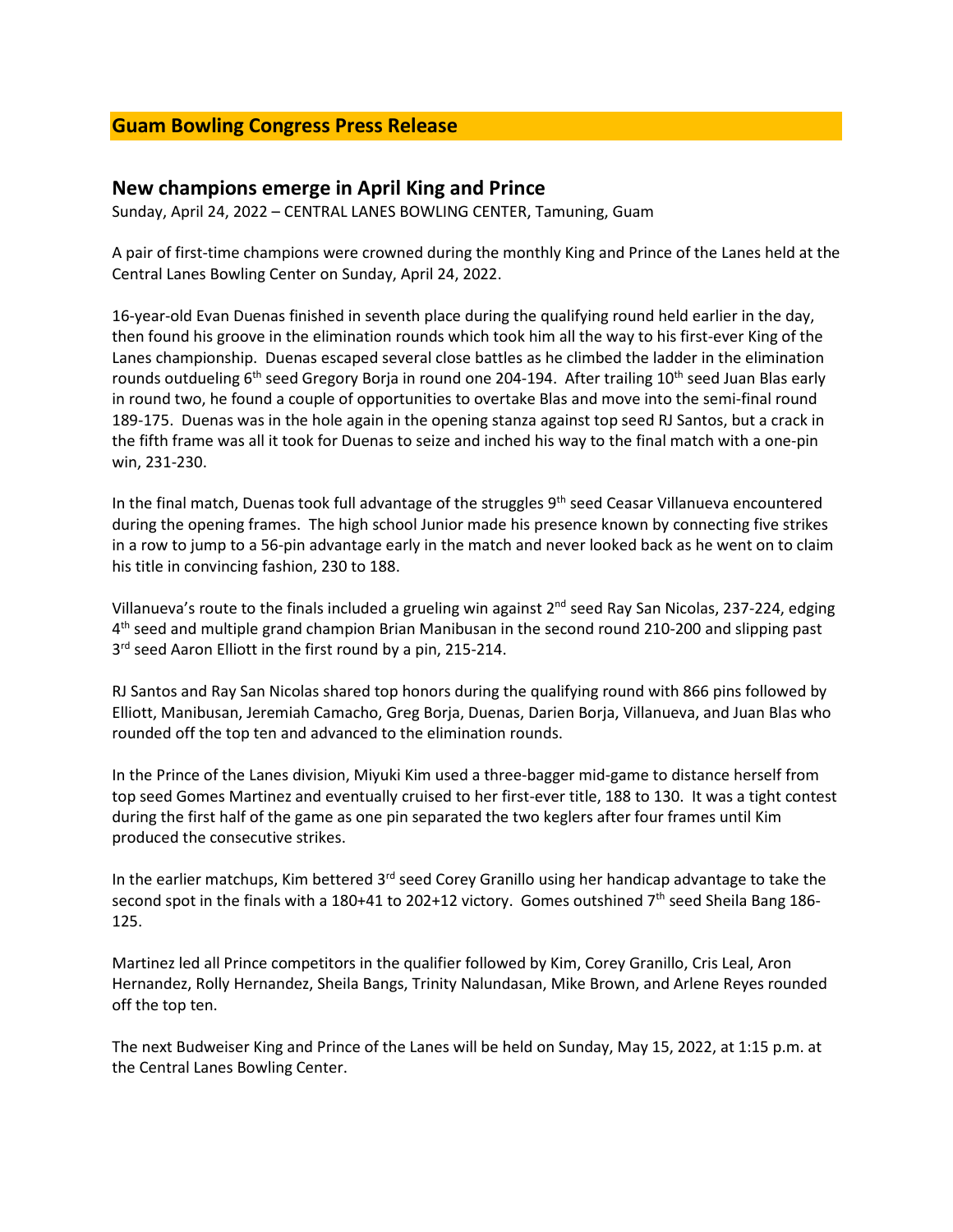

NEXT: SUNDAY, MAY 15, 2022 . 1:15 P.M. https://guambowlingcongress.com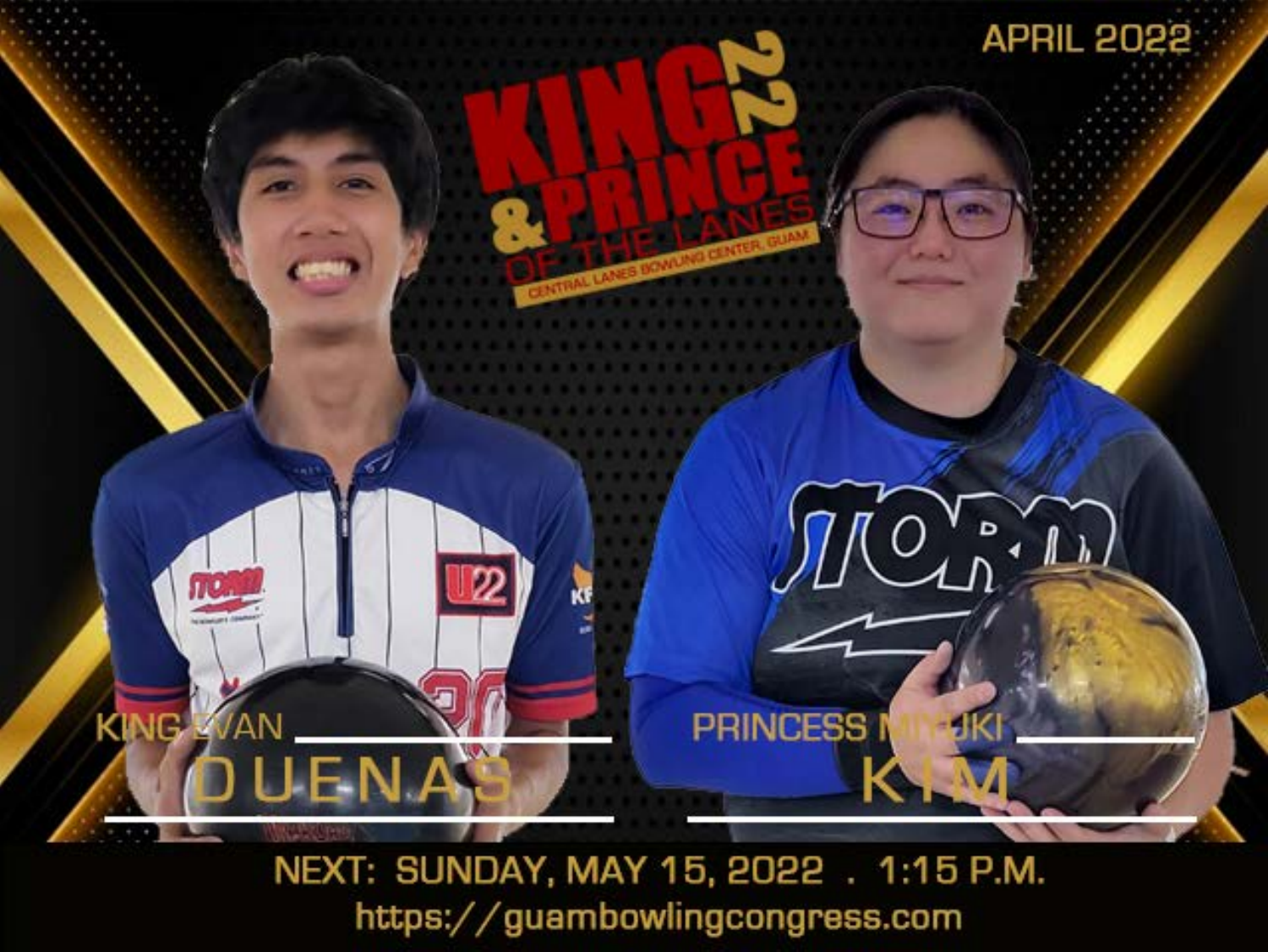## **King and Prince of the Lanes**

**Sunday, April 24, 2022**

 $\Box$  $\mathbf{r}$ 

**Central Lanes Bowling Center**

| <b>Name of Bowler</b> |                   |                | Game 1      |            |   | Game 2        |       |          |              |             |  | Game 3       |            |             |              | Game 4     |              | <b>Scratch</b> | No. of       |              |              | Grand                 |    |              |
|-----------------------|-------------------|----------------|-------------|------------|---|---------------|-------|----------|--------------|-------------|--|--------------|------------|-------------|--------------|------------|--------------|----------------|--------------|--------------|--------------|-----------------------|----|--------------|
| <b>Pos Last Name</b>  | <b>First Name</b> | <b>Average</b> | <b>Hdcp</b> | Lane   Seq |   | Score   $Hcp$ | Total | Lane Seq |              | Score   Hcp |  | <b>Total</b> | Lane   Seq | Score   Hcp | <b>Total</b> | Lane   Seg |              | Score   Hcp    | <b>Total</b> | <b>Total</b> | <b>Games</b> | <b>Average   Hdcp</b> |    | <b>Total</b> |
| 1 San Nicolas         | Ray               |                |             | 28         |   | 230           | 230   | 14       | A            | 164         |  | 164          | 18         | 267         | 267          | 22         |              | 205            | 205          | 866          |              | 216.50                |    | 866          |
| 2 Santos              | <b>RJ</b>         |                |             | 30         |   | 257           | 257   | 16       |              | 237         |  | 237          | 20         | 158         | 158          | 24         |              | 214            | 214          | 866          |              | 216.50                |    | 866          |
| 3Elliott              | Aaron             |                |             | 29         |   | 148           | 148   | 25       | <sup>B</sup> | 211         |  | 211          | 21         | 245         | 245          |            | <sup>B</sup> | 227            | 227          | 831          |              | 207.75                |    | 831          |
| 4 Manibusan           | <b>Brian</b>      |                |             | 13         |   | 204           | 204   | 27       |              | 217         |  | 217          | 23         | 176         | 176          | 19         |              | 210            | 210          | 807          |              | 201.75                |    | 807          |
| 5 Camacho             | Jeremiah          |                |             | 19         |   | 174           | 174   | 15       |              | 215         |  | 215          | 29         | 200         | 20C          | 25         |              | 216            | 216          | 805          |              | 201.25                |    | 805          |
| 6Borja                | Greg              |                |             | 20         |   | 222           | 222   | 24       |              | 186         |  | 186          | 28         | 237         | 237          |            |              | 136            | 136          | 781          |              | 195.25                |    | 781          |
| 7Duenas               | Evan              |                |             | 16         |   | 172           | 172   | 20       |              | 180         |  | 180          | 24         | 198         | 198          | 28         |              | 210            | 210          | 760          |              | 190.00                |    | 760          |
| 8Borja                | <b>Darien</b>     |                |             | 25         |   | 168           | 168   | 21       | <sup>B</sup> | 192         |  | 192          |            | 186         | 186          |            | <sup>R</sup> | 210            | 210          | 756          |              | 189.00                |    | 756          |
| 9 Villanueva          | Cesar             |                |             | 15         |   | 199           | 199   | 29       |              | 186         |  | 186          | 25         | 194         | 194          |            |              | 169            | 169          | 748          |              | 187.00                |    | 748          |
| $10$ Blas             | Juan              |                |             | 18         |   | 207           | 207   | 22       | A            | 157         |  | 157          | 26         | 187         | 187          | 30         |              | 195            | 195          | 746          |              | 186.50                |    | 746          |
| 11 Manibusan          | Frank Jr.         |                |             | 22         |   | 179           | 179   | 26       |              | 158         |  | 158          | 30         | 196         | 196          | 16         |              | 209            | 209          | 742          |              | 185.50                |    | 742          |
| 12 Duenas             | <b>Ricky</b>      |                |             | 15         |   | 145           | 145   | 29       |              | 221         |  | 221          | 25         | 180         | <b>180</b>   |            |              | 191            | 191          | 737          |              | 184.25                |    | 737          |
| 13 Catbagan           | <b>Charlie</b>    |                |             | 14         |   | 209           | 209   | 18       |              | 169         |  | 169          | 22         | 179         | 179          | 26         |              | 174            | 174          | 731          |              | 182.75                |    | 731          |
| 14 Mendiola           | Justin            |                |             | 21         |   | 182           | 182   | 17       | A            | 204         |  | 204          | 13         | 147         | 147          | 27         |              | 193            | 193          | 726          |              | 181.50                |    | 726          |
| 15 Zamora             | Zayne             |                |             | 25         |   | 143           | 143   | 21       | A            | 159         |  | 159          |            | 254         | 254          | 13         |              | 168            | 168          | 724          |              | 181.00                |    | 724          |
| 16 Cruz               | Ray               |                |             | 29         |   | 208           | 208   | 25       |              | 168         |  | 168          | 21         | 164         | 164          |            |              | 171            | 171          | 711          |              | 177.75                |    | 711          |
| 17 Scott              | <b>Darrell</b>    |                |             | 27         |   | 187           | 187   | 23       |              | 148         |  | 148          | 19         | 182         | 182          | 15         |              | 178            | 178          | 695          |              | 173.75                |    | 695          |
| 18 Wood               | Maria             |                |             | 26         |   | 165           | 173   | 30       |              | 149         |  | 157          | 16         | 161         | 169          |            |              | 184            | 192          | 659          |              | 164.75                | 32 | 691          |
| 19 Santos             | Cameron           |                |             | 23         |   | 149           | 149   | 19       |              | 225         |  | 225          | 15         | 149         | 149          | 29         |              | 164            | 164          | 687          |              | 171.75                |    | 687          |
| 20 Mercado            | John              |                |             | 24         |   | 164           | 164   | 28       |              | 201         |  | 201          | 14         | 132         | 132          | 18         |              | 183            | 183          | 680          |              | 170.00                |    | 680          |
| 21 Sanchez            | <b>Mike</b>       |                |             | 21         |   | 176           | 176   |          | <sup>B</sup> | 190         |  | 190          | 13         | 170         | 170          |            | <sup>B</sup> | 134            | 134          | 670          |              | 167.50                |    | 670          |
| 22 Etheridge          | Ty                |                |             | 17         | A | 139           | 139   | 13       | A            | 148         |  | 148          | 27         | 159         | 159          | 23         |              | 171            | 171          | 617          |              | 154.25                |    | 617          |

| <b>Name of Bowler</b> |                   |                |    |            |   | Game 1       |         |                 |          | Game 2     |              |           |              |      |                | Game 3            |                 |       |      |                  | Game 4       |     |              | <b>Scratch</b> | No. of       |                |             | <b>Grand</b> |
|-----------------------|-------------------|----------------|----|------------|---|--------------|---------|-----------------|----------|------------|--------------|-----------|--------------|------|----------------|-------------------|-----------------|-------|------|------------------|--------------|-----|--------------|----------------|--------------|----------------|-------------|--------------|
| Pos  Last Name        | <b>First Name</b> | <b>Average</b> |    | Lane   Seq |   | <b>Score</b> | $ $ Hcp | <b>Total</b>    |          | Lane   Seq | <b>Score</b> | l Hcp     | <b>Total</b> | Lane |                | Seq   Score   Hcp |                 | Total | Lane | Seq <sup>l</sup> | <b>Score</b> | Hcp | <b>Total</b> | <b>Total</b>   | <b>Games</b> | <b>Average</b> | <b>Hdcp</b> | <b>Total</b> |
| <b>Martinez</b>       | <b>Gomez</b>      | 162            | 29 |            | B | 176          | 29      | 205             | 19       | B          | 145          | <u>29</u> | 174          |      |                | 219               | 29              | 248   | 29   | B                | 202          | 29  | 231          | 742            |              | 185.50         | 116         | 858          |
| kim!                  | <b>Miyuki</b>     | 146            | 41 |            | B | 175          | 41      | 216             | 26       |            | 161          | 41        | 202          | 30   |                | 169               | 41              | 210   | 16   | <sup>B</sup>     | 143          | 41  | 184          | 648            |              | 162.00         | L64         | 812          |
| 3 Granillo            | <b>Corey</b>      | 174            |    | 24         | B | 180          | 12      | 192             | 28       |            | 213          | 12        | 225          | 14   |                | 162               | 12 <sub>l</sub> | 174   | 18   |                  | 208          | 12  | 220          | 763            |              | 190.75         | 481         | 811          |
| 4 Leal                | <b>Cris</b>       | 175            | 11 |            |   | 160          |         | 17 <sub>2</sub> |          |            | 187          | 11        | 198          |      |                | 172               |                 | 183   |      |                  | 227          | 11  | 238          | 746            |              | 186.50         | 441         | 790          |
| 5 Hernandez           | <b>Aron</b>       | 159            | 23 |            | B | 205          | 23      | 228             |          |            | 155          | 23        | 178          | 23   |                | 155               | 23I             | 178   | 19   |                  | 146          | 23  | 169          | 661            |              | 165.25         | 921         | 753          |
| 5 Hernandez           | <b>Rolly</b>      | 158            | 24 |            | B | 177          | 24      | 201             | 29       |            | 170          | 24        | 194          | 25   |                | 142               | 24              | 166   | 21   | B                | 143          | 24  | 167          | 632            |              | 158.00         | 961         | 728          |
| Bangs <sup>'</sup>    | <b>Sheila</b>     | 162            | 29 |            | B | 161          | 29      | 190             | 15       |            | 157          | <u>29</u> | 186          | 29   |                | 145               | 29              | 174   | 25   | B                | 147          | 29  | 176          | 610            |              | 152.50         | <b>116</b>  | 726          |
| 8 Nalundasan          | <b>Trinity</b>    | 157            | 32 | 30         | B | 150          | 32      | 182             | 16       |            | 166          | 32        | 198          | 20   | $\overline{A}$ | 133               | 32 <sup>1</sup> | 165   | 24   |                  | 144          | 32  | 176          | 593            |              | 148.25         | 1281        | 721          |
| 9 Brown               | <b>Mike</b>       | 158            | 24 |            | B | 126          | 24      | 150             | 18       | B          | 183          | 24        | 207          | 22   | B              | 158               | 24              | 182   | 26   | B                | 156          | 24  | 18C          | 623            |              | 155.75         | 96I         | 719          |
| 10 Reyes              | Arlene            | 162            | 29 |            | B | 147          | 29      | 176             | 24       |            | 139          | <u>29</u> | 168          | 28   | B              | 131               | 29              | 160   | 14   |                  | 178          | 29  | 207          | 595            |              | 148.75         | 116         | 711          |
| 11 Roberto            | <b>Bill</b>       | 170            | 15 |            | B | 185          | 15      | 200             | 20       |            | 132          | 15        | 147          | 24   |                | 133               | 15 <sub>l</sub> | 148   | 28   |                  | 198          | 15  | 213          | 648            |              | 162.00         | 60          | 708          |
| 12 Brantley           | <b>Rian</b>       | 153            | 27 | 26         | B | 198          | 27      | 225             | 30       | B          | 119          | 27        | 146          | 16   |                | 124               | 27              | 151   |      | B                | 145          | 27  | 172          | 586            |              | 146.50         | 108         | 694          |
| 13 Duenas             | Elijah            | 149            | 30 |            | B | 133          | 30      | 163             | 13       |            | 131          | 30        | 161          |      |                | 159               | 30 <sup>l</sup> | 189   | 23   | B                | 147          | 30  | 177          | 570            |              | 142.50         | 120l        | 690          |
| 14 Robinson           | <b>Ethan</b>      | 159            | 23 |            | B | 129          | 23      | 152             | 23       |            | 162          | 23        | 185          | 19   |                | 135               | 23 <sub>l</sub> | 158   | 15   |                  | 150          | 23  | 173          | 576            |              | 144.00         | 92          | 668          |
| 15 Lopez              | <b>Phillip</b>    | 159            | 23 |            | B | 154          | 23      | 177             | ำา<br>22 |            | 117          | 23        | 140          | 26   |                | 148               | 23 <sub>l</sub> | 171   | 30   |                  | 141          | 23  | 164          | 560            |              | 140.00         | 92I         | 652          |
| 16 Palaganas          | <b>Rudy</b>       | 168            |    | 28         | B | 124          | 16      | 140             |          |            | 140          | 16        | 156          | 18   |                | 135               | 16              | 151   |      |                  | 128          | 16  | 144          | 527            |              | 131.75         | 64I         | 591          |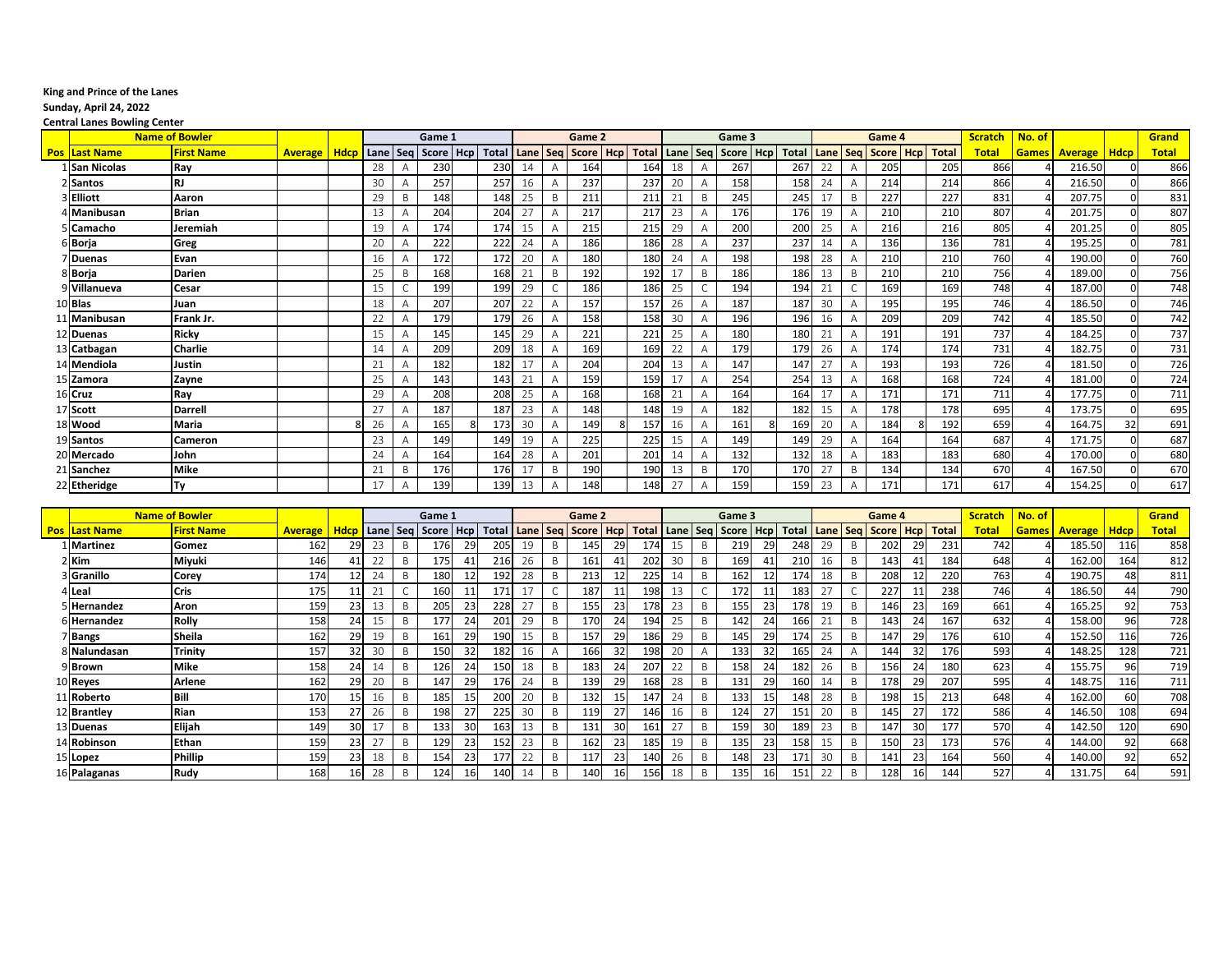### **Elimination Round - April 2022**

| Round 1                  |     |               |    | <b>Round 2</b>           |     |                            | Semi-Final               |     |               |    | <b>MONTHLY FINALS</b>    |               |     |  |  |  |  |
|--------------------------|-----|---------------|----|--------------------------|-----|----------------------------|--------------------------|-----|---------------|----|--------------------------|---------------|-----|--|--|--|--|
|                          |     |               |    |                          |     |                            |                          |     |               |    |                          |               |     |  |  |  |  |
|                          |     |               |    |                          |     | <b>King of the Lanes</b>   |                          |     |               |    |                          |               |     |  |  |  |  |
| Lane Seed Athlete's Name |     | Game Hp Total |    | Lane Seed Athlete's Name |     | Game Hp Total              | Lane Seed Athlete's Name |     | Game Hp Total |    | Lane Seed Athlete's Name | Game Hp Total |     |  |  |  |  |
| 5 Camacho Jeremiah<br>13 | 149 | 149           |    |                          |     |                            |                          |     |               |    |                          |               |     |  |  |  |  |
| 14 10 Blas Juan          | 167 | 167           |    | 21 10 Blas Juan          | 175 | 175                        | 17<br>1 Santos RJ        | 230 | 230           |    |                          |               |     |  |  |  |  |
|                          |     |               |    | versus                   |     |                            | versus                   |     |               |    |                          |               |     |  |  |  |  |
| 6 Borja Greg<br>15       | 194 | 194           | 22 | 7 Duenas Evan            | 189 | 189                        | 18<br>7 Duenas Evan      | 231 | 231           | 13 | 7 Duenas Evan            | 230           | 230 |  |  |  |  |
| 7 Duenas Evan<br>16      | 204 | 204           |    |                          |     |                            |                          |     |               |    |                          |               |     |  |  |  |  |
|                          |     |               |    |                          |     |                            |                          |     |               |    | versus                   |               |     |  |  |  |  |
| 17<br>3 Elliott Aaron    | 214 | 214           |    |                          |     |                            |                          |     |               |    |                          |               |     |  |  |  |  |
| 9 Villanueva Cesar<br>18 | 215 | 215           | 23 | 9 Villanueva Cesar       | 210 | 210                        | 9 Villanueva Cesar<br>15 | 237 | 237           | 14 | 9 Villanueva Cesar       | 188           | 188 |  |  |  |  |
|                          |     |               |    | versus                   |     |                            | versus                   |     |               |    |                          |               |     |  |  |  |  |
| 19<br>4 Manibusan Brian  | 245 | 245           | 24 | 4 Manibusan Brian        | 200 | 200                        | 2 San Nicolas Ray<br>16  | 224 | 224           |    |                          |               |     |  |  |  |  |
| 8 Borja Darien<br>20     | 201 | 201           |    |                          |     |                            |                          |     |               |    |                          |               |     |  |  |  |  |
|                          |     |               |    |                          |     |                            |                          |     |               |    |                          |               |     |  |  |  |  |
|                          |     |               |    |                          |     | <b>Prince of the Lanes</b> |                          |     |               |    |                          |               |     |  |  |  |  |
| Lane Seed Athlete's Name |     | Game Hp Total |    | Lane Seed Athlete's Name |     | Game Hp Total              | Lane Seed Athlete's Name |     | Game Hp Total |    | Lane Seed Athlete's Name | Game Hp Total |     |  |  |  |  |
| 5 Hernandez Aron<br>23   |     | 182 23 205    |    |                          |     |                            |                          |     |               |    |                          |               |     |  |  |  |  |
| 24 10 Reves Arlene       | 157 | 29 186        | 13 | 5 Hernandez Aron         |     | 137 23 160                 | 19<br>1 Martinez Gomez   |     | 186 29 215    |    |                          |               |     |  |  |  |  |

|                            | sanne np rocar |                        | $\cdots$   |                             |            |                         |            |
|----------------------------|----------------|------------------------|------------|-----------------------------|------------|-------------------------|------------|
| 5 Hernandez Aron<br>-23    | 182 23 205     |                        |            |                             |            |                         |            |
| 24 10 Reyes Arlene         | 157 29 186     | 5 Hernandez Aron<br>13 | 137 23 160 | . Martinez Gomez<br>19      | 186 29 215 |                         |            |
|                            |                | versus                 |            | versus                      |            |                         |            |
| 6 Hernandez Rolly<br>-25   | 137 24 161     | 7 Bangs Sheila<br>14   | 163 29 192 | <b>20</b><br>7 Bangs Sheila | 125 23 148 | 1 Martinez Gomez<br>-15 | 138 29 167 |
| 7 Bangs Sheila<br>26       | 159 29 188     |                        |            |                             |            |                         |            |
|                            |                |                        |            |                             |            | versus                  |            |
|                            |                |                        |            |                             |            |                         |            |
| 3 Granillo Corey<br>27     | 179 12 191     |                        |            |                             |            |                         |            |
| 9 Brown Mike<br>-28        | 159 24 183     | 3 Granillo Corey<br>15 | 167 12 179 | 3 Granillo Corey<br>21      | 202 12 214 | 2 Kim Miyuki<br>16      | 188 41 229 |
|                            |                | versus                 |            | versus                      |            |                         |            |
| 4 Leal Cris<br>29          | 196 11 207     | 16 4 Leal Cris         | 152 11 163 | 22<br>2 Kim Miyuki          | 180 41 221 |                         |            |
| 8 Nalundasan Trinity<br>30 | 157 32 189     |                        |            |                             |            |                         |            |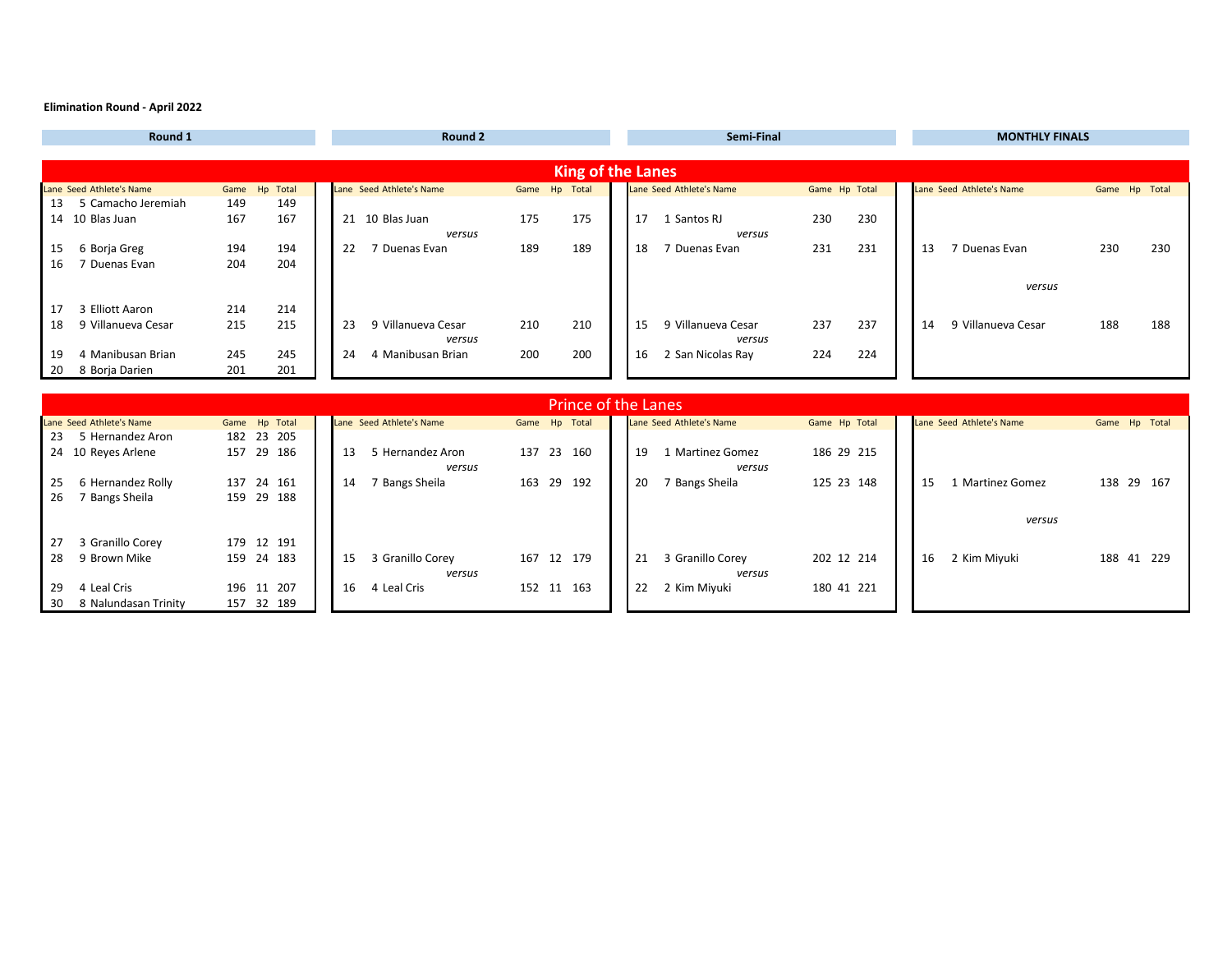#### King and Prince of the Lanes

Leaderboard

|     |                  |                   |                 |                |                 | King of the Lanes |                |     |            |     |     |     |     |            |            |               |
|-----|------------------|-------------------|-----------------|----------------|-----------------|-------------------|----------------|-----|------------|-----|-----|-----|-----|------------|------------|---------------|
|     |                  |                   |                 |                |                 |                   |                |     |            |     |     |     |     |            |            |               |
| Pos | <b>Last Name</b> | <b>First Name</b> | Total<br>Points | Jan            | Feb             | Mar               | Apr            | May | <b>Jun</b> | Jul | Aug | Sep | Oct | <b>Nov</b> | <b>Dec</b> | <b>Titles</b> |
|     |                  |                   |                 |                |                 |                   |                |     |            |     |     |     |     |            |            |               |
|     | 1 Santos         | <b>RJ</b>         | 65              | 15             | 5               | 30                | 15             |     |            |     |     |     |     |            |            | $\mathbf{1}$  |
|     | San Nicolas      | Ray               | 60              | 10             | $\overline{20}$ | 15                | 15             |     |            |     |     |     |     |            |            |               |
| 3   | Elliott          | Aaron             | 40              |                | 30              | 5                 | 5              |     |            |     |     |     |     |            |            | 1             |
| 4   | Leon Guerrero    | Jay               | 35              | 30             |                 | $\overline{5}$    |                |     |            |     |     |     |     |            |            | $\mathbf{1}$  |
|     | 5 Duenas         | Evan              | 34              | $\overline{2}$ |                 | $\overline{2}$    | 30             |     |            |     |     |     |     |            |            | $\mathbf{1}$  |
|     | 6 Manibusan      | Brian             | 30              | 5              | 15              |                   | 10             |     |            |     |     |     |     |            |            |               |
|     | Scott            | Darrell           | 27              |                | 10              | 15                | $\overline{2}$ |     |            |     |     |     |     |            |            |               |
|     | 8 Camacho        | Jeremiah          | 25              | 20             |                 |                   | $\overline{5}$ |     |            |     |     |     |     |            |            |               |
|     | 9 Villanueva     | Cesar             | 22              |                | $\overline{2}$  |                   | 20             |     |            |     |     |     |     |            |            |               |
|     | 10 Tagle         | Manny             | $\overline{20}$ |                |                 | 20                |                |     |            |     |     |     |     |            |            |               |
|     | 11 Santos        | Cameron           | 19              | 2              | 5               | 10                | $\overline{2}$ |     |            |     |     |     |     |            |            |               |
| 12  | Manibusan        | Frank Jr          | 17              | 10             | 5               |                   | $\overline{2}$ |     |            |     |     |     |     |            |            |               |
|     | 13 Duenas        | Ricky             | 17              | 5              |                 | 10                | $\overline{2}$ |     |            |     |     |     |     |            |            |               |
|     | 14 Blas          | Juan              | 17              |                | 5               | $\overline{2}$    | 10             |     |            |     |     |     |     |            |            |               |
|     | 15 Castro        | JD                | 15              |                | 15              |                   |                |     |            |     |     |     |     |            |            | DC            |
|     | 16 Aquino        | Angelo            | 15              | 15             |                 |                   |                |     |            |     |     |     |     |            |            |               |
| 17  | Catbagan         | Charlie           | 12              |                | 10              |                   | $\overline{2}$ |     |            |     |     |     |     |            |            |               |
|     | 18 Borja         | Darien            | 12              | 5              |                 | $\overline{2}$    | $\overline{5}$ |     |            |     |     |     |     |            |            |               |
|     | 19 Sanchez       | Mike              | 11              | $\overline{2}$ | $\overline{2}$  | 5                 | $\overline{2}$ |     |            |     |     |     |     |            |            |               |
|     | 20 Wood          | Maria             | 9               | $\overline{2}$ |                 | 5                 | $\overline{2}$ |     |            |     |     |     |     |            |            |               |
|     | 21 Borja         | Gregory           | $\overline{7}$  |                |                 | $\overline{2}$    | $\overline{5}$ |     |            |     |     |     |     |            |            |               |
| 22  | Cruz             | Ray               | $6\phantom{a}$  | $\overline{2}$ |                 | $\overline{2}$    | $\overline{2}$ |     |            |     |     |     |     |            |            |               |
|     | 23 Day           | Erik              | 5               | 5              |                 |                   |                |     |            |     |     |     |     |            |            |               |
|     | 24 Mercado       | John              | $\overline{4}$  | $\overline{2}$ |                 |                   | $\overline{2}$ |     |            |     |     |     |     |            |            |               |
|     | 25 Etheridge     | Ty                | $\overline{4}$  |                |                 | $\overline{2}$    | $\overline{2}$ |     |            |     |     |     |     |            |            |               |
|     | 26 Wong          | Michael           | $\overline{2}$  | $\overline{2}$ |                 |                   |                |     |            |     |     |     |     |            |            |               |
| 27  | Gutierrez        | Jared             | $\overline{2}$  |                | $\overline{2}$  |                   |                |     |            |     |     |     |     |            |            |               |
|     | 28 Mendiola      | Justin            | $\overline{2}$  |                |                 |                   | $\overline{2}$ |     |            |     |     |     |     |            |            |               |
|     | 29 Zamora        | Zayne             | $\overline{2}$  |                |                 |                   | $\overline{2}$ |     |            |     |     |     |     |            |            |               |